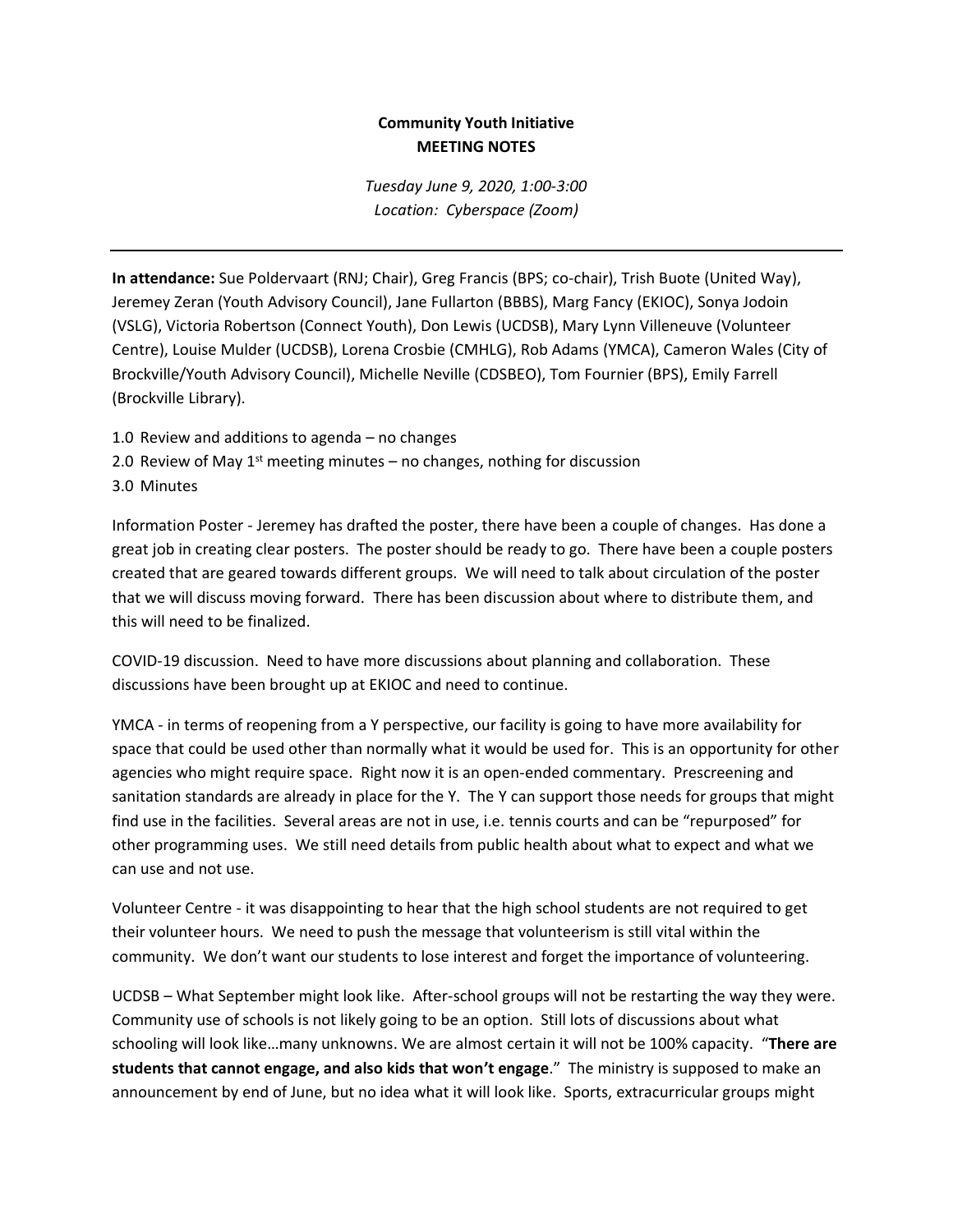not be starting up again. This is happening across the board. Everything is on pause. Good news – people will finally be able to get access to their belongings within the schools.

Transportation in the fall will be problematic, taking into consideration physical distancing. They are tracking student by student levels of engagement. We will be evaluating trauma, etc. with students. Every child will be returning with varying levels of trauma and we will be monitoring that stress.

Cameron – one approach might be messaging on what is currently available to keep kids engaged. Keeping kids updated on what can occur and what cannot (with regards to pandemic restrictions).

CDSBEO – the school boards were given funds to help kids with mental health, special needs over the summer. We are in the process of figuring out how to do that, and how best to support them over the summer.

Jeremy – The Youth Advisory Council hasn't had a chance to return to the table due to current restrictions. Not much to report on the youth side of things until we are able to meet again. Cameron will be speaking with the city manager to see when restrictions will be easing to allow committees to meet again.

Michelle – hearing a lot of how much parents are struggling. There are many support groups in place. It would be helpful if everyone shared their support groups that are coming up that parents can access. We are trying to ramp this up over the summer months.

Mary Lynn – speaking as a parent. Is it common that kids don't want to do those online interactions despite the fact they are craving social interaction. Some kids are adverse to online chats, etc.

Jane F. – There are different categories of kids. Browsers – crave attention, come in come out, don't want anything formal. Another observation is that there is a lack of connection with FCS (example of one child she interacted with recently where there are concerns that his necessities are not being looked after). The schools have always acted as the eyes on these children. We are anxious to get back with the kids!

Lorena – there are a range of needs out there. We need to look at multiple solutions to reach the kids that have different interests (i.e. some kids like FaceTime, some don't). We need to engage the kids on their terms. We need to bring our youth engagement groups together. We should tap into a couple of the people in each group and bring them to the table.

ACTION - Tawnya B. already has a substantial list of groups started. That would be a good starting point. We did have a good conversation with VSLG where Teen Triple P will be ramped up. Facebook has been a good way of reaching out and promoting.

Sonya – online predators are still a huge issue. Youth can fall victim very easily, given the right conditions. We know statistically there has been a lot more activity lately in terms of entering unhealthy relationships, H.T. recruitment, etc. We will be ramping up again for education of adults around these concerns.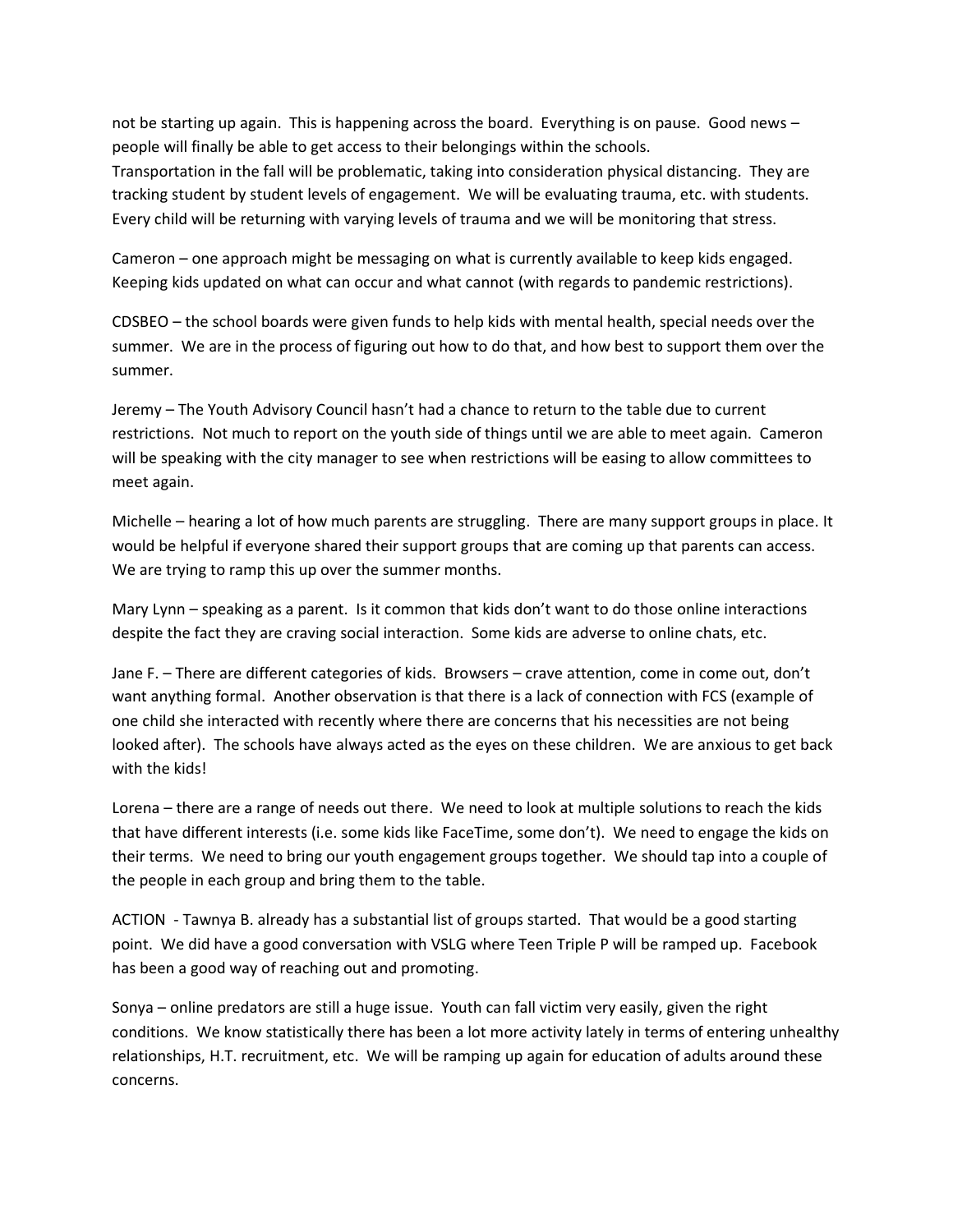Sue – with the groups at the table now, where do we all stand in terms of youth engagement?

CMHLG - Youth Engagement meets virtually. UW has a youth board as well but hasn't met since the school closures. YAC is an ad hoc city group but Cam is working on getting them back together. Sue – had reached out to some of the kids from Stingers. It takes nurturing for some of these kids to engage online. The kids are craving those personal face to face human connections. As more and more restrictions are being lifted, what can we do to connect with these youth? We need to get feedback from youth about what they are looking for.

Lorena – Youth engagement is all about having youth at the table talking about these issues. ACTION – get a couple youth interested in talking at this table about what they want. Youth will be dealing with fear, and parental fear about re-entering the volunteer/work force. These concerns should be acknowledged and addressed.

Activity Project – UPDATE – From Jane's perspective, the draft is almost done for the grant. BBBS has had caseworkers designing an activity and working on trying to make a recording to submit a link to demonstrate what they are doing. Sue – looking to build the larger project – approx. 17 agencies have reached out to help out with this. It will be a lot of work. Need to reach out to all the orgs about planning the next steps.

Michelle – There is a lot of talk about coping strategies and substance abuse….it is not always substance use but also eating disorders. HopeWell doing a new program – evidence based and prevention oriented program. [www.caccf.ca](http://www.caccf.ca/) is also a good resource offering free virtual substance use.

Tom – MDS. COVID has put a lot on hold. Public health has had to redeploy staff and resources to deal with the demands. As things return to normal we should be able to get back to it. There have been 6 O..D deaths so far. Meth is big. Fentanyl is also a huge problem on the street. Trying to target the high level drug dealers is our goal, however this is where we look to our community partners to help by treating the addictions and reducing the demand. We are seeing more and more people becoming addicted, even those who used to have high-paying jobs. The shelter was effective in allowing many of these people access to resources like counselling and health services. The county deals with housing, but the problem ends up in the city so we need to have everyone on board to deal with it.

Cameron – concerning that we have seen an uptick in the deaths. Would it be related to COVID, hard to say. The city needs to get on some of these issues.

Sue – some kids are fine to reach out and chat virtually, some kids need those connections that they used to access, and how they used to access them.

Mary Lynn – a lot of our volunteer fairs and public access events serve many purposes – they are sometimes that face to face contact where someone needs to make that connection (ex of female waiting to reach out to someone at Interval House).